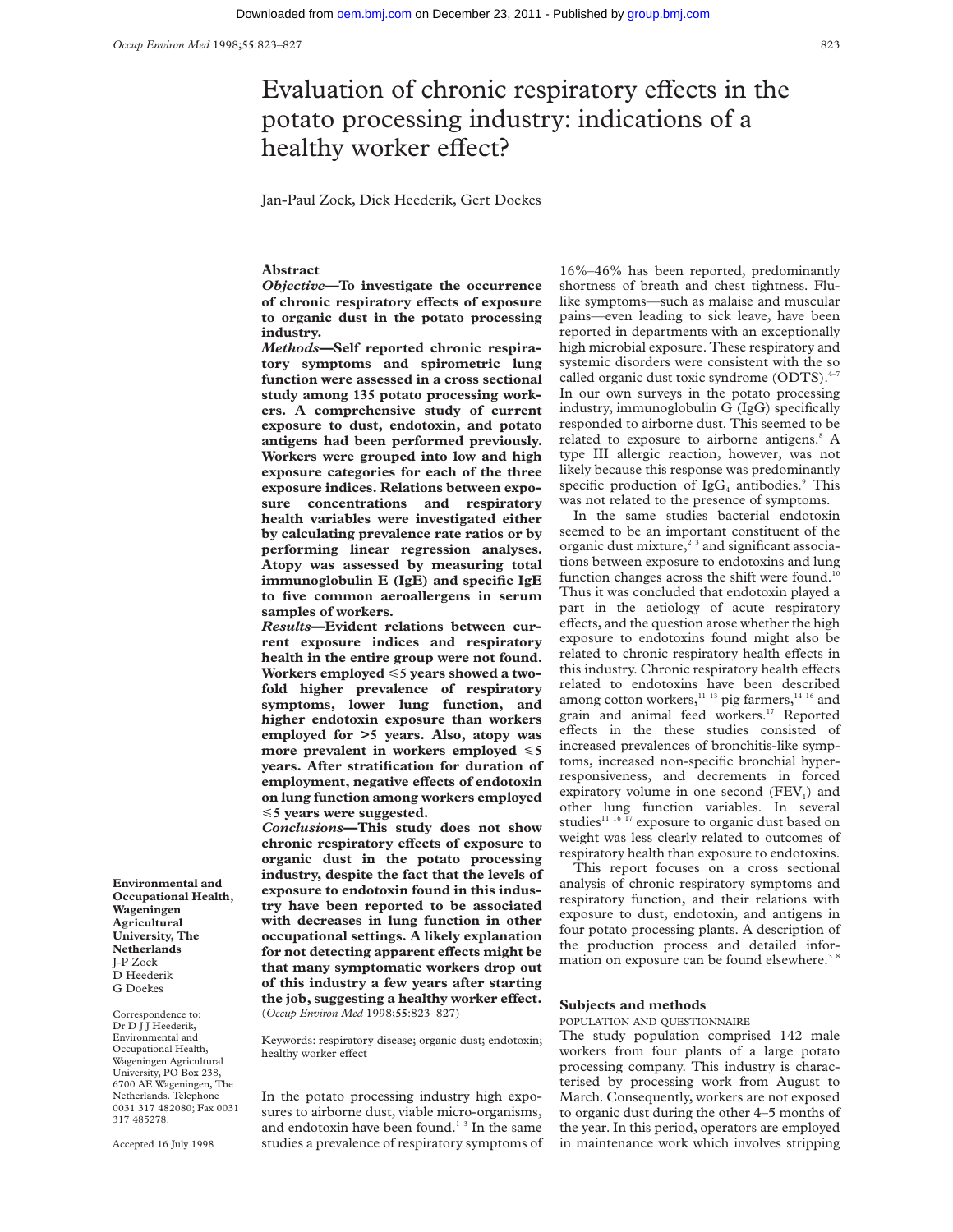down the plant and preparing it for the next season. A small percentage of the workers are only employed for processing work. There is a considerable amount of job rotation from year to year.

Workers completed a self administered questionnaire on occupational history in potato processing, smoking habits, and the Dutch version of a questionnaire on respiratory symptoms from the British Medical Research Council.18 Results of separate questions on respiratory symptoms were combined because of small numbers and expected clustering. Asthma symptoms were frequent wheezing (for more than 1 week during the past 2 years) or ever experienced attacks of chest tightness (asthma). Bronchitis symptoms were chronic cough or chronic phlegm (both during the past 2 years for at least 3 months almost daily), and shortness of breath (when walking at normal speed on flat ground).

#### LUNG FUNCTION

Forced expiratory lung function measurements were performed by 132 workers just before or at the beginning of the potato processing work (July–August 1992). Most workers were tested at the start of the afternoon shift. For practical reasons, however, 36 workers were tested after the morning shift, and 10 before the night shift.

Two Vicatest-5 dry rolling-seal spirometers (Jaeger, Breda, The Netherlands), calibrated before and after measurement sessions, were used by one of us and a trained assistant. The measurements and procedures including body temperature and pressure saturated with water vapour (BTPS), adjustments, and data selection were performed according to the recommendations of the European Community for Steel and Coal.<sup>19</sup> The following variables were registered: forced vital capacity (FVC), forced expiratory volume in one second  $(FEV<sub>1</sub>)$ , maximal mid-expiratory flow (MMEF), and peak expiratory flow (PEF).

#### ATOPY

Blood serum samples were available from 125 workers; 109 workers were sampled both before and during the processing work.<sup>8</sup> Total IgE as well as specific IgE to five common aeroallergens (house dust mite, grass pollen, birch pollen, cat dander and dog dander) were determined in all 234 serum samples as described by Doekes *et al.*<sup>20</sup> Workers were considered to be atopic if specific IgE to at least one allergen was detected, either before or during work. A second definition of atopy consisted of a total IgE concentration  $\geq 100$  units/ml, either before or during work.

#### EXPOSURE ASSESSMENT

Results of personal exposure measurements have been described elsewhere.<sup>38</sup> Briefly, 211 personal full shift inhalable dust exposure measurements were performed among 128 workers. Bacterial endotoxin and potato antigens were measured in dust extracts of 195 and 186 filter halves, respectively. For all three exposure indices large differences existed between plants and between job categories. A

*Table 1 Respiratory health characteristics of 135 potato processing workers*

|                                             | $n(\%)$  | Mean | Range      |
|---------------------------------------------|----------|------|------------|
| Age $(v)$                                   |          | 40.1 | $22 - 58$  |
| Employment in potato                        |          |      |            |
| processing(v)                               |          | 13.2 | $0 - 38$   |
| >5                                          | 103 (76) |      |            |
| >10                                         | 84 (62)  |      |            |
| Smokers                                     | 56 (41)  |      |            |
| Ex-smokers                                  | 41 (30)  |      |            |
| Asthma symptoms                             | 16(12)   |      |            |
| Frequent wheezing                           | 10(7)    |      |            |
| Chest tightness                             | 12(9)    |      |            |
| Bronchitis symptoms                         | 12(9)    |      |            |
| Chronic cough                               | 5(4)     |      |            |
| Chronic phlegm                              | 5(4)     |      |            |
| Shortness of breath                         | 7(5)     |      |            |
| Atopy $(n=125)$ :                           |          |      |            |
| Specific IgE                                | 39 (31)  |      |            |
| Total IgE $\geq 100$ units/ml               | 38 (30)  |      |            |
| Lung function $(\%$ of predicted; $n=113$ : |          |      |            |
| <b>FVC</b>                                  |          | 108  | $79 - 146$ |
| FEV,                                        |          | 103  | 66-140     |
| <b>MMEF</b>                                 |          | 85   | $28 - 174$ |
| PEF                                         |          | 121  | $64 - 189$ |

job exposure matrix (JEM) was developed based on 27 categories of job by plant. The arithmetic mean exposure for each category was used as the exposure estimate for workers in each group. Thus, for each of the 142 workers in this study exposure to dust, endotoxin, and antigen was assessed on the basis of his plant and job category.

For each of the three exposure indices, workers were divided into low and high exposure categories with the medians of each distribution as the cut off points. Associations between dichotomised exposure and lung function were evaluated with multiple linear regression analyses with age, standing height, and number of pack-years smoked as explanatory covariables. Separate regression analyses were applied for each of the three exposure indices.

#### **Results**

Seven of the 142 workers (5%) had incomplete data on respiratory health or job history and were therefore excluded from the analyses. Fifteen of the 132 workers who performed lung function tests (11%) did not meet the criteria for data selection of the European Community for Steel and Coal,<sup>19</sup> two workers were not white, and two had incomplete questionnaires. Workers with and without adequate lung function tests had similar prevalences of respiratory symptoms, and similar levels of exposure. All further lung function analyses were hence performed with data from 113 male white workers with complete data on respiratory health, smoking habits, and job history.

*Table 2 Descriptive statistics of estimated\* personal exposure to dust, endotoxin, and antigens among 135 potato processing workers*

| Exposure                          | AМ   | GМ  | Range             | Median |
|-----------------------------------|------|-----|-------------------|--------|
| Dust $(mg/m^3)$                   | 2.93 |     | $1.61 \t0.2 - 29$ | 1.55   |
| Endotoxin $(EU/m^3)$              | 990  | 449 | $23 - 8167$       | 406    |
| Antigens $(10^3 \text{ RAU/m}^3)$ | 10.7 |     | 2.48 0.04 - 170   | 1 7 9  |

\*Each worker was given the arithmetic mean exposure of his plant specific job category,<sup>3 8</sup> 27 categories were distinguished. AM=arithmetic mean; GM=geometric mean; EU=endotoxin units; RAU=relative antigen units.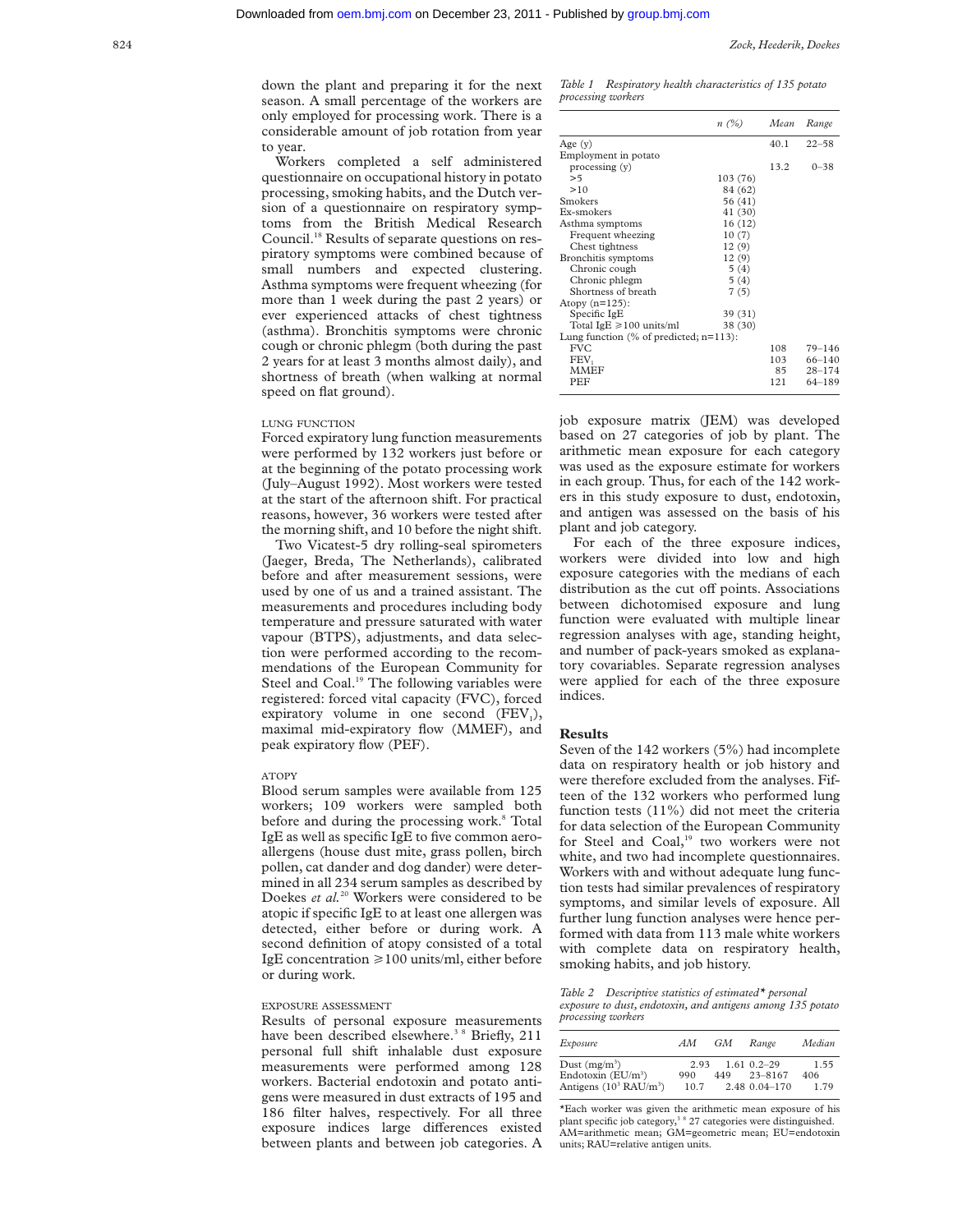*Evaluation of chronic respiratory effects in the potato processing industry* 825

*Table 3 Characteristics of the 135 potato processing workers, stratified by duration of employment*

|                                          | Duration of employment $(v)$ |                       |  |
|------------------------------------------|------------------------------|-----------------------|--|
|                                          | $\leq 5$                     | >5                    |  |
| ubjects $(n)$                            | 32                           | 103                   |  |
|                                          | 31.8                         | 42.6                  |  |
| Age (mean (range))                       | $(22 - 48)$                  | $(25 - 58)^*$         |  |
| Smokers $(n \ (\%)$                      | 12(38)                       | 44 (43)               |  |
| Ex-smokers $(n \ (\%)$                   | 6(19)                        | $35(34)$ <sup>+</sup> |  |
| Symptoms of asthma $(n \ (\%)$           | 7(22)                        | $9(8.7)$ $\ddagger$   |  |
| Symptoms of bronchitis $(n \ (\%)$       | 4(13)                        | 8(7.8)                |  |
| Specific IgE $(n=27+98)$ $(n \ (\%)$     | 15(56)                       | $24(24)\$             |  |
| Total IgE $\geq 100$ units/ml            |                              |                       |  |
| $(n=27+98)$ $(n$ $(\%)$                  | 11(41)                       | 27(28)                |  |
| Dust exposure: $GM$ (mg/m <sup>3</sup> ) |                              |                       |  |
| (mean)                                   | 1.69                         | 1.59                  |  |
| Endotoxin exposure: GM                   |                              |                       |  |
| $(EU/m3)$ (mean)                         | 820                          | 372¶                  |  |
| Antigen exposure: GM $(\times 10^3)$     |                              |                       |  |
| $RAU/m3$ (mean)                          | 3.48                         | 2.24                  |  |
| $FVC2$ (mean)                            | 105                          | $108**$               |  |
| FEV, (mean)                              | 102                          | 104                   |  |
| MMEF (mean)                              | 85                           | 85                    |  |
| PEF (mean)                               | 113                          | 123十                  |  |

\*p<0.0001 by *t* test;  $\uparrow p=0.10$ ,  $\uparrow p=0.04$ ,  $\uparrow p=0.002$  by  $\chi^2$  test;  $\bar{p}=0.001, \pm \bar{p}=0.09, \pm \bar{p}=0.03$  by *t* test.

In table 1 demographic and respiratory health characteristics of the potato processing workers are presented. The overlap between the symptoms of asthma and bronchitis was limited; six out of 22 symptomatic workers had both sets of symptoms. Workers with symptoms of asthma were on average 36 years old, against 41 years among workers without asthmatic symptoms (p=0.07, by *t* test). Mean ages were 37 and 40 years in the group of workers with and without symptoms of bronchitis. Most of the workers had been employed for >10 years. Five workers were newly employed in this industry, and five had been employed for only one year. Although both definitions of atopy showed a similar prevalence, in 33 of the 125 workers (26%) the two definitions of atopy did not agree.

Descriptive statistics of the distributions of estimated exposure to dust, endotoxins, and antigens in 135 workers in table 2 indicated large ranges across the 27 categories. Estimated dust exposure did not correlate with endotoxin exposure (Pearson's *r* between logarithms was −0.11). Antigen exposure was significantly correlated with both dust (*r*=0.24) and endotoxin exposure (*r*=0.50). For each exposure index, workers were grouped into low and high categories with 50% as the cut off points. There was reasonable agreement between exposure categories of endotoxin and antigen: 63% of

*Table 4 Relations between current exposure and lung function (multiple linear regression models for dichotomised exposure indices on lung function variables, with adjustment for age, standing height and number of pack-years smoked17)*

|                             | $FVC$ (l)     | FEV, (1)        | $MMEF$ (l/s)               | $PEF$ (l/s)   |
|-----------------------------|---------------|-----------------|----------------------------|---------------|
| All $(n=113)$ :             |               |                 |                            |               |
| High exposure to dust       | $-0.06(0.11)$ | $+0.02(0.10)$   | $+0.09(0.22)$              | $+0.17(0.42)$ |
| High exposure to endotoxin  | $+0.18(0.12)$ | $+0.02(0.10)$   | $-0.29(0.23)$              | $-0.08(0.44)$ |
| High exposure to antigen    | $+0.02(0.12)$ | $-0.03(0.10)$   | $-0.16(0.22)$              | $-0.16(0.43)$ |
| Employed $\leq 5$ y (n=24): |               |                 |                            |               |
| High exposure to dust       | $-0.12(0.19)$ | $+0.03(0.20)$   | $+0.10(0.46)$              | $+1.25(0.85)$ |
| High exposure to endotoxin  | $-0.05(0.18)$ | $-0.31(0.17)$ * | $-0.86(0.37)$ <sup>+</sup> | $-0.50(0.81)$ |
| High exposure to antigen    | $+0.01(0.19)$ | $+0.00(0.19)$   | $-0.13(0.43)$              | $+0.34(0.84)$ |
|                             |               |                 |                            |               |

 $x_{p=0.08}$ .

†p=0.03.

Values are coefficients (SEM) which denote estimated differences in lung function between workers with high and low exposure.

the workers were placed in the same category of exposure to endotoxin and antigen.

Consistent relations between current exposure and prevalence of respiratory symptoms could not be found. The use of current exposure estimates in chronic effect analyses might lead to misclassification because of the job rotation mentioned earlier. Therefore, an analysis was carried out with duration of exposure in potato processing. A remarkable finding was that respiratory symptoms were clearly less prevalent in workers who had been employed for >5 years in potato processing. This seemed to be true for symptoms of both asthma and bronchitis. Because of this finding, it was investigated whether other respiratory outcomes and possible determinants were also related to duration of employment (table 3). Lung function was higher in the group of workers employed >5 years. Atopy was more prevalent in workers employed for only a short time, and was most pronounced for specific IgE. It is known that prevalence of atopy decreases with increasing age.<sup>21 22</sup> A higher prevalence of atopy in workers employed  $\leq 5$ years was also noted when considering different age tertiles.

Exposure to endotoxin was on average twofold higher among short term workers. As a result, 63% of the workers employed  $\leq 5$  years were in the high exposure to endotoxin group, against 44% of the workers employed >5 years. Average exposure to dust and antigen in the two groups showed the same pattern, but differences were smaller than found for endotoxin.

To account for the differences found between short term and long term workers, further analyses were performed after stratification for duration of employment (cut off point 5 years). Table 4 shows linear regression coefficients of exposure indices on lung function variables. For the entire group no consistent relations between current exposure and lung function could be noted. In the subset of workers employed  $\leq 5$  years, however, indications for an adverse effect of exposure to endotoxins on lung function can be seen in table 4. For exposure to dust and antigen the effects were not consistent. Regression coefficients in the group of workers employed >5 years (n=89; results not shown) were similar to regression coefficients found in models with the entire population.

#### **Discussion**

In this study the respiratory health of potato processing workers relative to exposure to organic dust was investigated. Frequent wheeze was more prevalent in the study group (7%) than among the non-exposed controls  $(2\%)$ ,<sup>17</sup> and was similar to that in office workers,<sup>23</sup> animal feed workers,<sup>17</sup> and pig farmers.<sup>14 24</sup> Prevalence of chest tightness (9%) seemed to be higher than that found among controls  $(6\%)$ , office workers  $(7%)$ , and animal feed workers  $(4\%)$ , but was similar to that found among pig farmers. Endotoxin is a recognised risk factor for chronic bronchitis.<sup>11 13 25</sup> Nevertheless, the prevalence of chronic cough (4%), indicative of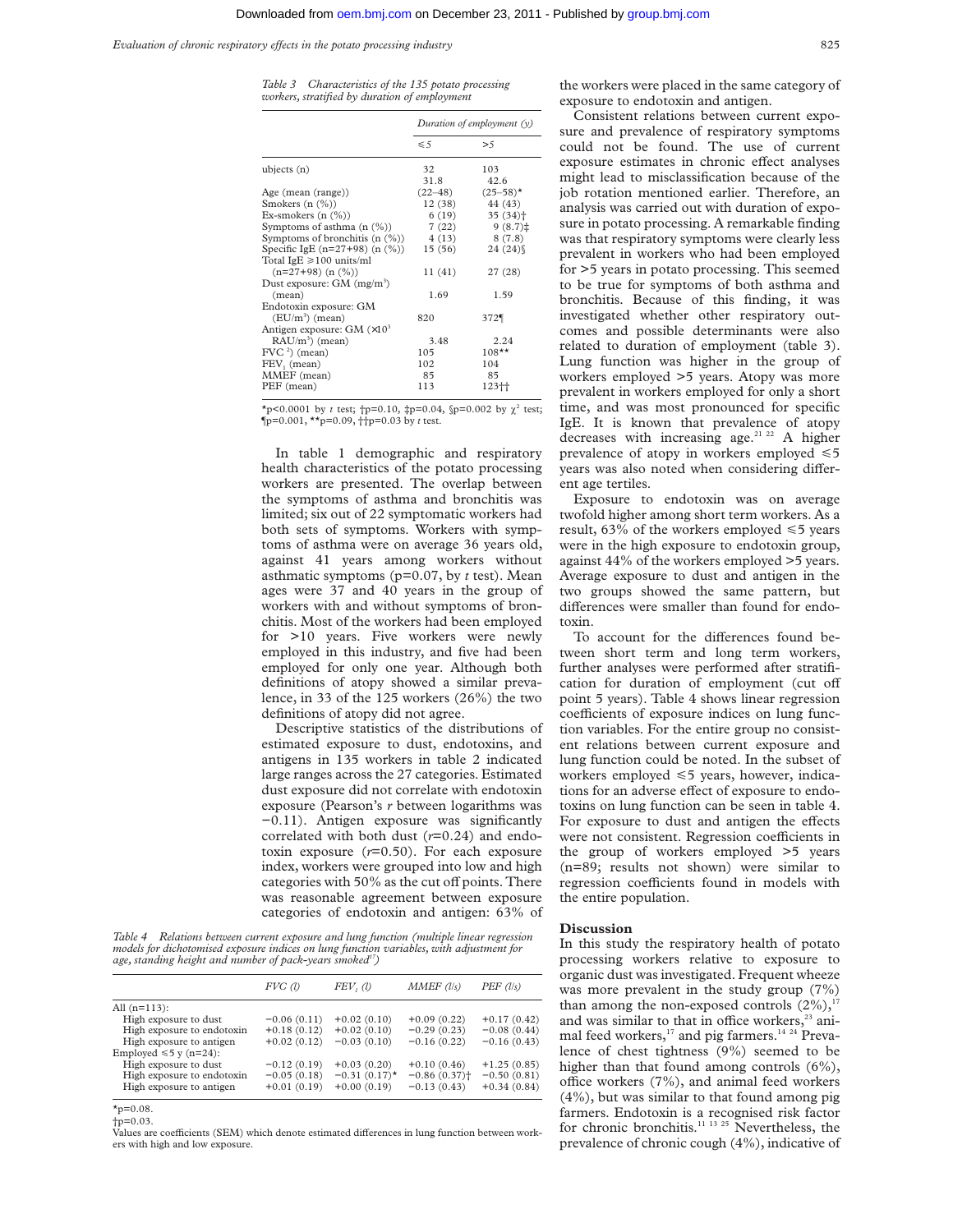bronchitis, was lower compared with the other populations mentioned (5%–10%). Lung function was on average not lower than expected. Percentages of reference values were more or less the same as those found among pig farmers<sup>16</sup> in whom a similar percentage smoked but clearly more were symptomatic (48%).

Three indices of exposure to organic dust were considered: dust, endotoxin, and antigens based on weight. In a previous study we showed that a specific Ig $G_4$  response, which seemed to be related to exposure to airborne antigens, was not associated with the presence of respiratory symptoms.<sup>8</sup> Thus, an adverse respiratory effect of antigen exposure was initially not likely. This was confirmed in the present study by the absence of apparent relations between exposure to antigens and respiratory health outcome.

There is strong evidence that endotoxin has acute and chronic health effects-such as decreased lung function and increased bronchial reactivity at levels encountered in this study. The levels found in this industry have been reported to be clearly associated with decreases in lung function in several other occupational settings.11 13–17 Contrary to expectations, we did not find clear cut chronic respiratory effects of exposure to endotoxin in the entire study population. Dust exposure was low in most departments of the plants studied.<sup>3</sup> Moreover, in several studies among workers exposed to organic dusts it was shown that exposure to dust was less clearly related to chronic respiratory symptoms and lung function than exposure to endotoxin.<sup>15-17</sup>

Some reasons for not detecting relations can be considered. An important issue is the seasonal pattern of exposure to organic dust in this industry. This pattern is present in a few other industries, mostly related to agriculture, with seasonal work—such as sugar beet refinement.<sup>26</sup> Little is known about chronic effects due to occupational exposures in these types of industries. It can be speculated that a few months of recovery time counters irreversible effects of exposure to organic dust.

Another problem in the design of our study might be the use of current exposure estimates for chronic effect analyses. When considering duration of employment as a crude cumulative exposure index, an effect seemed to be present because workers who had been employed for >5 years had less respiratory symptoms, a higher lung function, and less atopy. This apparent selection is suggestive of the healthy worker effect, as reported mostly in longitudinal studies. $27 28$  It can be speculated that symptomatic workers drop out of this industry after a few years. Also, a trend towards lower exposures to endotoxin in longer term workers was found, suggesting that job rotation also plays a part in this process. However, longitudinal data on respiratory health and employment in the potato processing industry are required to support this hypothesis. Unfortunately, our study in the potato processing industry has been ongoing for only a few years, and does not allow a proper investigation into drop out of workers.

An analytical approach to minimise the influence of the healthy worker effect is to consider exposure-response relations for various periods since first exposure.<sup>29</sup> In the group of workers employed  $\leq 5$  years, negative coefficients for exposure to endotoxins on lung function were indicative of adverse respiratory effects in this subgroup. However, the fact that this may partly reflect an acute effect related to endotoxins cannot be excluded.

Prevalence of atopy, defined as specific IgE to  $\geq$  one out of five common aeroallergens, amounted to 31%. This concords with 32% reported in a Dutch general population study among 1286 men, aged  $20-70$ .<sup>21</sup> Atopy was twofold more prevalent in workers employed  $\leq$  5 years. This corroborates the health related selection already mentioned. From population studies it is known that prevalence of atopy decreases with increasing age.<sup>21 22</sup> The difference in age, however, could only partly explain the difference in atopic prevalence between short term and long term employed workers. Interestingly, these findings are consistent with a longitudinal study among grain workers, $30$  in which atopic workers developed more respiratory symptoms after the start of employment, and more atopic than non-atopic workers dropped out of the grain industry. Total IgE is less clearly related to age, $21 22 31$  and increased total IgE actually showed a smaller difference between short and long term workers.

We conclude that no chronic respiratory effects of exposure to organic dust in the current workforce in the potato processing industry have been found. Several findings in our study, however, strongly suggest that this might be at least partially due to the fact that symptomatic workers drop out of this industry within a few years of starting the job.

We thank the potato processing company for the study commission, and its workers for their cooperation. We acknowledge Anke Boumans for lung function testing, and Siegfried de Wind and Isabella van Schothorst for laboratory assistance.

- 1 Dutkiewicz J. Bacteria, fungi and endotoxin as potential agents of occupational hazard in a potato processing plant. *Am J Ind Med* 1994;**25**:43–6.
- 2 Hollander A, Heederik D, Kauffman H. Acute respiratory effects in the potato processing industry due to a bio-aerosol exposure. *Occup Environ Med* 1994;**51**:73–8.
- 3 Zock JP, Heederik D, Kromhout H. Exposure to dust, endotoxin, and micro-organsims in the potato processing industry. *Ann Occup Hyg* 1995;**39**:841–54.
- 4 doPico GA. Report on diseases. *Am J Ind Med* 1986;**10**: 261–5.
- 5 Donham KJ, Thorne PS. Agents in organic dust: criteria for
- a causal relationship. *Am J Ind Med* 1994;**25**:33–9. 6 Rask-Andersen A. Organic dust toxic syndrome among farmers. *Br J Ind Med* 1989;**46**:233–8.
- 7 Richerson HB. Unifying concepts underlying the effect of organic dust exposures. *Am J Ind Med* 1990;**17**:139–42. 8 Zock JP, Doekes G, Heederik D, *et al*. Airborne dust antigen
- 
- exposure and specific IgG response in the potato<br>processing industry. *Clin Exp Allergy* 1996;26:542–8.<br>9 Van der Zee JS, Aalberse RC. The role of IgG. In: Lessof<br>MH, Lee TH, Kemeny DM, eds. Allergy: an international textbook. Chichester: John Wiley, 1987:49–67.
- 10 Zock JP, Hollander A, Heederik D,*et al*. Acute lung function changes and low endotoxin exposures in the potato processing industry. *Am J Ind Med* 1998;**33**:384–91.
- 11 Kennedy SM, Christiani DC, Eisen EA, *et al*. Cotton dust and endotoxin exposure-response relationships in cotton textile workers. *Am Rev Respir Dis* 1987;**135**:194–200.
- 12 Rylander R, Bergström R. Bronchial reactivity among cotton workers in relation to dust and endotoxin exposure. *Ann Occup Hyg* 1993;**37**:57–63.
- 13 Sigsgaard T, Pedersen OF, Juul S, et al. Respirator disorders and atopy in cotton, wool and other textile mill workers in Denmark. *Am J Ind Med* 1992;**22**:163–84. 14 Heederik D, Brouwer R, Biersteker K, *et al*. Relationship of
- airborne endotoxin and bacteria levels in pig farms with the lung function and respiratory symptoms of farmers. *Int Arch Occup Environ Health* 1991;**62**:595–601.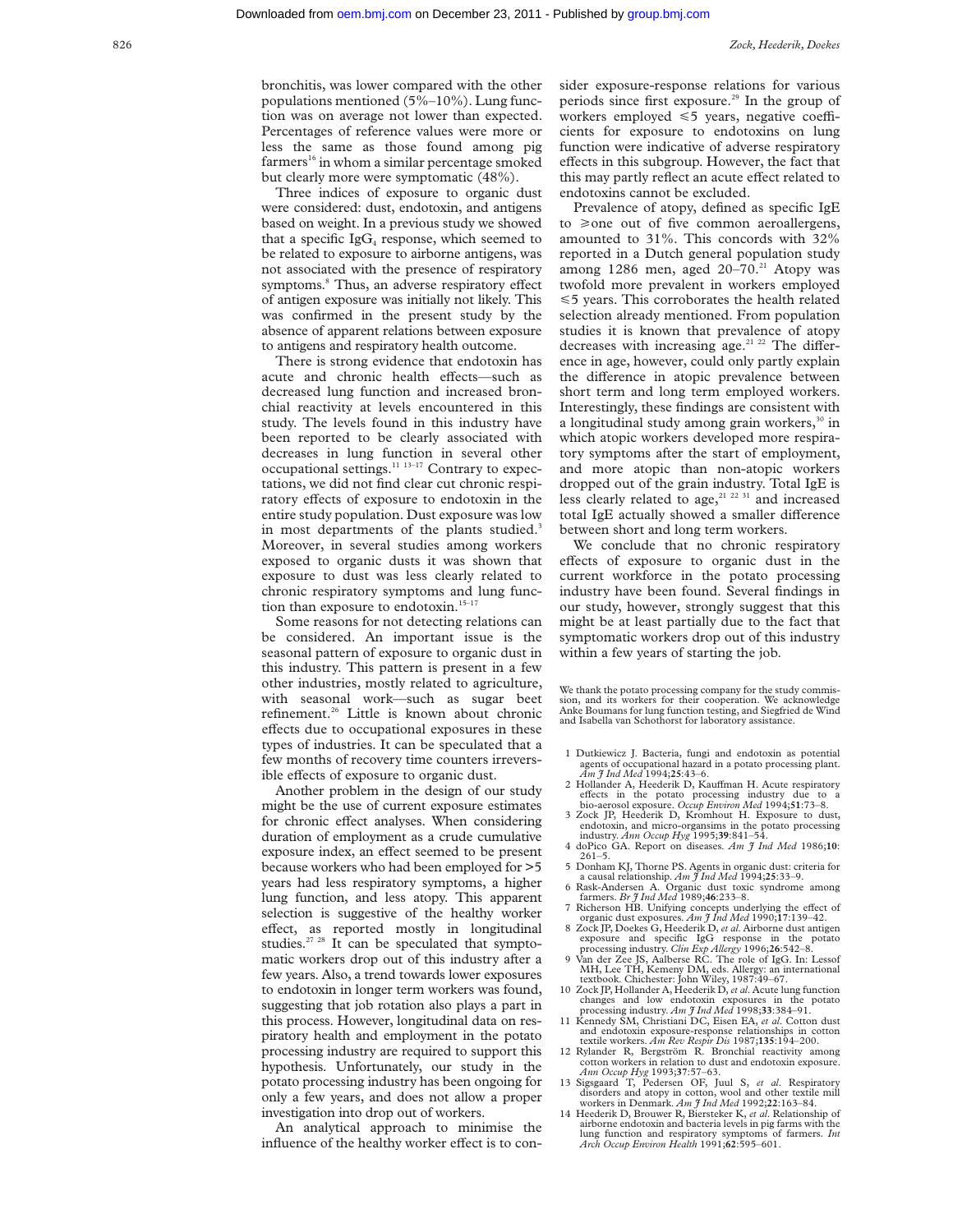- 15 Zejda JE, Barber E, Dosman JA, *et al*. Respiratory health status in swine producers relates to endotoxin exposure in the presence of low dust levels. *J Occup Med* 1994;36:49–
- 16 Preller L, Heederik D, Boleij JSM, *et al*. Lung function and chronic respiratory symptoms of pig farmers: focus on exposure to endotoxins and ammonia and use of disinfect-<br>ants. Occup Environ Med 1995;52:654–60.
- 17 Smid T, Heederik D, Houba R, *et al.* Dust- and endotoxinrelated respiratory effects in the animal feed industry. *Am Rev Respir Dis* 1992;**146**:1474–9.
- 18 Biersteker K, Dijk WH van, Eissens JBMF, *et al*. Ervaringen met geneeskundig onderzoek op CARA bij gemeenteper-soneel te Rotterdam in 1970–1. *Tijdschrift voor Sociale Geneeskunde* 1974;**52**:158–62. (In Dutch, with a summary in English.) 19 Quanjer PhH, Tammeling GJ, Cotes JE,*et al*. Lung volumes
- and forced ventilatory flows. *Eur Respir*  $\hat{J}$  1993;6(suppl 16): 5–40.
- 20 Doekes G, Douwes J, Wouters I, *et al.* Enzyme immunoassays for total and allergen specific IgE in population studies. Occup Environ Med 1996;53:63-70.<br>Studies. Occup Environ Med 1996;53:63-70.<br>21 Kerkhof M, Droste JHJ,
- of total serum IgE and specific IgE to common aeroallergens by sex and age, and their relationship to each other in<br>a random sample of the Dutch general population aged<br>20–70 years. *Allergy* 1996;51:770–6.<br>22 Omenaas E, Bakke P, Elsayed S, *et al.* Total and specific
- serum IgE levels in adults: relationship to sex, age and environmental factors. *Clin Exp Allergy* 1994;**24**:530–9.
- 23 Preller L, Zweers T, Brunekreef B, *et al*. *Gezondheidsklachten en klachten over het binnenklimaat in kantoorgebouwen.* Den Haag, The Netherlands: DGA, Ministerie van Sociale Zaken, 1990. (In Dutch; Rapport S–83.)
- 24 Bongers P, Houthuijs D, Remijn B, *et al*. Lung function and respiratory symptoms in pig farmers. *Br J Ind Med* 1987;**44**:819–23.
- 25 Jacobs RR. Airborne endotoxins: an association with occupational lung disease. *Appl Ind Hyg* 1989;**4**:50–6.
- 26 Forster HW, Crook B, Platts BW, *et al*. Investigation of organic aerosols generated during sugar beet slicing. *Am Ind Hyg Assoc J* 1989;**50**:44–50.
- 27 Eisen EA, Wegman DH, Louis TA, *et al*. Healthy worker effect in a longitudinal study of one-second forced expiratory volume  $(FEV_1)$  and chronic exposure to granite dust. *Int J Epidemiol* 1995;**24**:1154–62.
- 28 Broder I, Corey P, Davies G, *et al*. Longitudinal study of grain elevator and control workers with demonstration of the healthy worker effect.  $\hat{\jmath}$  Occup Med 1985;27:873-80.
- 29 Choi BCK. Definition, sources, magnitude, effect modifiers, and strategies of reduction of the healthy worker effect.  $\hat{\mathcal{J}}$ *Occup Med* 1992;**10**:979–88.
- 30 Dosman JA, McDuffie HH, Pahwa P. Atopic status as a factor in job decision making in grain workers. *J Occup Med* 1991;**9**:1007–10.
- 31 Grigoreas C, Pappas D, Galatas ID, *et al*. Serum total IgE levels in a representative sample of a Greek population. *Allergy* 1993;**48**:142–6.

### **Correspondence and editorials**

*Occupational and Environmental Medicine* welcomes correspondence relating to any of the material appearing in the journal. Results from preliminary or small scale studies may also be published in the correspondence column if this seems appropriate. Letters should be not more than 500 words in length and contain a minimum of references. Tables and figures<br>should be kept to an absolute absolute

minimum. Letters are accepted on the understanding that they be subject to editorial revision and shortening.

The journal also publishes editorials which are normally specially commissioned. The Editor welcomes suggestions regarding suitable topics; those wishing to submit an editorial, however, should do so only after discussion with the Editor.